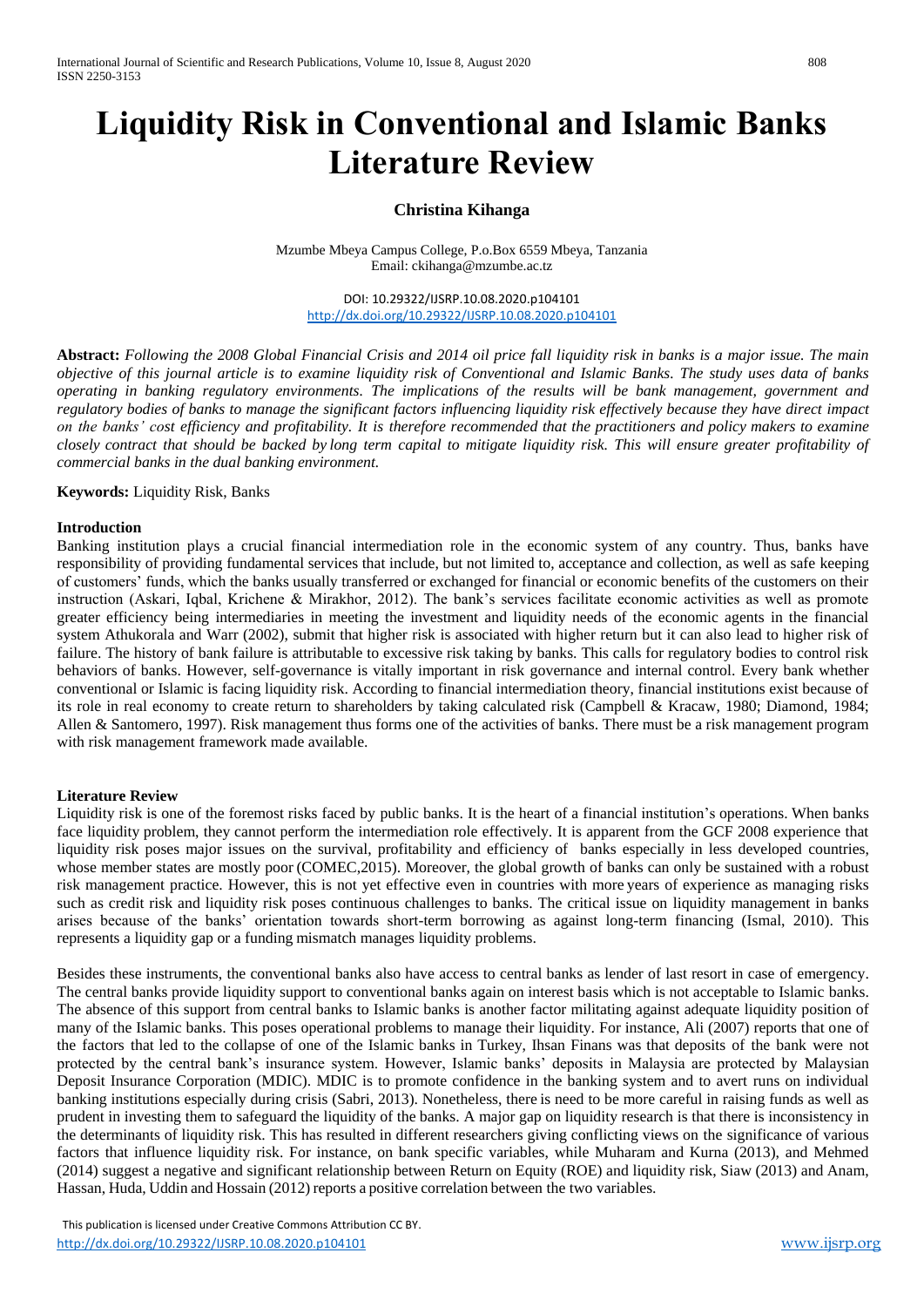Similarly, bank size measured in terms of total assets produced more contradictory results. For Siaw (2013), Sabri (2014), Ramzan and Zafar (2014), it is a positive correlation between bank size and liquidity risk while Sulaiman et al (2013) reveals a negative association between the variables. Yet, Ahmed, Ahmed and Naqvi (2011) report that variable size and profitability are not powerful explanatory variables to define the liquidity risk of Islamic banks in Pakistan. Again, these differences challenge the theory of 'too big to fail' (TBTF) (Kaufman, 2013) which suggests a negative connection between bank's size and liquidity risk. Hence, the inconsistencies in the result of return on assets (ROA), total assets and capital adequacy on liquidity is a research gap which warrants further investigation to confirm the results. Another major issue of banks on liquidity management is asset and liability mismatch. Liability items represent sources of fund like deposits, while assets indicate the utilization and uses of such funds as financing. Based on their annual reports, banks tend to have short term liabilities to finance long term assets (Greuning & Iqbal, 2008). This is maturity mismatch which means borrowing short to lend long (Bourakba, 2015). The theoretical business model for banks as a special type of intermediary is that maturities of assets and liabilities should be matched. This is due to assetbacked principle which ties financing to the various activities of the real economy. However, due to domination of fixed income financing, there is always a mismatch between assets and liabilities which result in liquidity issues. The effects of macro-economic variables in terms of Gross Domestic Products (GDP) and inflation effects on liquidity risk is also not settled. Mehmed (2014) reports that the choice of dependent variable determines which factors influence liquidity risk in the banking sector. Using liquid assets to customer deposits and short term funding as a measure of liquidity risk shows higher explanatory power than using liquid assets to total assets. Sabri (2014) observes an insignificant positive association and Vodova (2013) asserts an uncertain relationship between GDP and liquidity risk. Almost all studies used GDP to measure economic performance and the results were not conclusive. GDP is an aggregate that only measures flows but not stock of wealth of an economy. It also excludes many household activities that are productive in an economic sense (Stigliz, Sen, & Fitoussi, 2009).

Additionally, the focus on liquidity risk was not pronounced until after the 2008 global financial crisis. Previously, credit risk has been the priority of banking industry. Now, attention is on liquidity risk as against managing interest rates and credit risk due to drying up of liquidity at the time of crisis (Peeble & Shah, 2015). This increasing concern explains why liquidity is featured prominently in Basel III following the financial crisis. Inadequate research on commercial banks in LDs regarding liquidity risk is another concern addressed in this study. Also, related to this is the impact of type of regulation governing the banks on the liquidity of banks. This refers to dual banking or wholly Islamic banking regulated systems. Klomp and Haan (2012) find regulation has significant impact on high-risk taking banks. However, it does not have significant effect on low-risk taking banks. The authors used factor analysis to measure both multi-faceted concepts of banking risk and banking regulation. On the other hand, Sabri (2014) shows that liquidity risk is significantly determined by stringent officially supervisory power on capital regulation and banking activity restrictions. Although regulations have been studied in those past researches, but it is not in the context of liquidity risk. What is also lacking is that many specialized standard-setting bodies have developed specific standards, but these regulatory frameworks do not provide for the risks that are unique to Islamic banks in many countries (Kammer, et al. 2015). Consequently, the way Commercial banking is being practiced in some countries has brought about intricate financial transactions. Operations across borders have also been stretched without proper regulatory coordination. It is postulated that the findings could lead to increased regulatory clarity and synchronization, and further improvement of regulatory tools for effective supervision.

## **Risk Management in Banks**

The business of banking whether conventional is to take calculated risk. Banks are economic entities that specialize in risk management and maturity transformation (Howladar, 2011). Risk management is more of optimization risk reward equation rather than minimization of losses. Thus, a bank will be in a competitive advantage if it can manage its risk (Jeroen, 2015). Risk management as a subject and professional discipline is gaining momentum (Ebrahim, 2011). It is now seen as distinct from corporate governance, Internal Audit or Control, Financial reporting and regulatory compliance to which it is closely linked. Risk management is a process that involves identifying, measuring, mitigating, reporting and monitoring risk (Ismal, 2010; Jeroen, 2015). It is a management process that deals with uncertainties an entity faces, threats to its resources and its consequences. It provides opportunities to increase the value of the entity based on its operating environment (Ebrahim, 2011). It is also seen as being concerned with both positive and negative aspects of risk. The practices of risk management, processes and tools which measure the risks and the techniques adopted to mitigate risk are similar in both Islamic and conventional banks (Al Ali & Naysary, 2014). In most cases, where Islamic banks are relatively new, the central banks apply the same rules to both Islamic and conventional banks.

## **Liquidity in Financial Institutions**

The word liquidity has so many facets that is often counter-productive to use it without further and closer definition (Banque De France, 2008). It is a concept that is not only hard to define but also hard to ignore (Calvo, 2013b). Liquidity relates to the ability of an economic agent to exchange his or her existing wealth for goods and services or for other assets. Here, liquidity is regarded as a flow concept rather than stock (Nikolaou 2009). Thus, an asset is said to be liquid if it can be easily converted to cash or its equivalent (Ali, 2013). Similarly, Bankscope defines liquid assets as loans with less than three months to run to maturity plus quoted or listed government bonds and cash (Alman & Oehler, 2010). Furthermore, liquidity is the lifeblood of any organization (Sekoni, 2015). This means that both banking and non-banking institutions require liquidity and management of cash and liquid assets is a fundamental management function in any organization.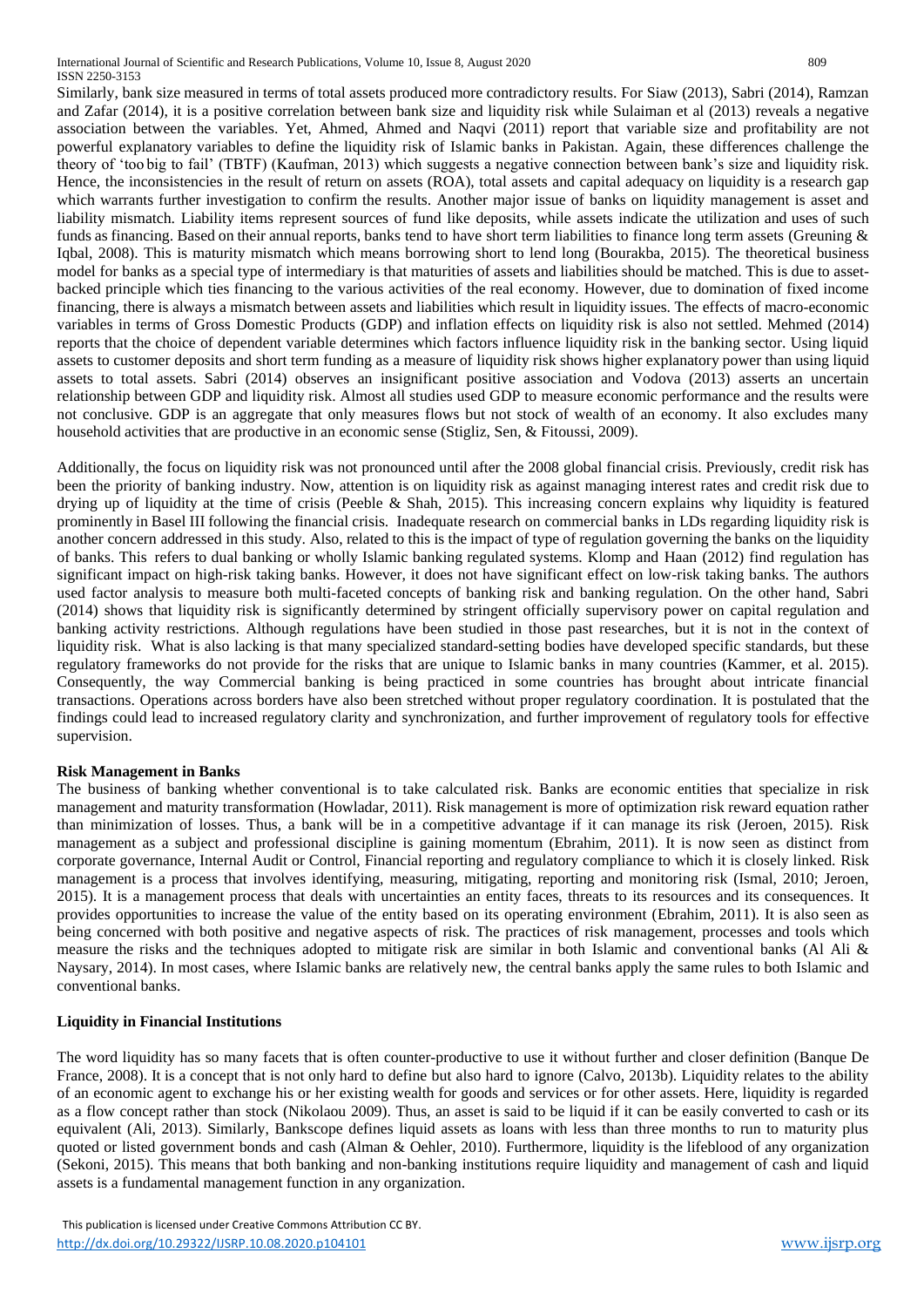In economics, liquidity refers to the ease and speed at which one asset can be converted into another (Sanghani, 2014; Vasigh, Fleming &, Kenneth, 2014). Based on this definition, a car for instance is less liquid an asset than gold, and treasury bills are more liquid than corporate bonds. Thus, money (cash) is the most liquid of wealth (Hasan, 2014). There is always a tradeoff between profit (from lending or investment) and liquidity in bank's business. This is because while banks deal in cash or liquidity, they operate on a fractional reserve principle. The regulatory principle is to maintain balance between liquidity and profit. The structure of a bank's balance sheet depicts the importance of liquidity. On the asset side, the listing is from the most liquid asset (cash) to the most illiquid one (fixed assets like building). This is contrary to the reverse listing in other organizations where the fixed assets are first listed (Hasan, 2014). Moreover, the survival of a banking institution and the entire financial sector depends on the ability to provide liquidity and also understand the proper way to mitigate its risk. The main objectives of liquidity are to guarantee that banks are able to meet up with cash obligations without compromising their profitability. In addition, liquidity is inherent in every market and it manifests itself in every transaction involving assets or portfolios trading. Sekoni (2015) also reports three situations in which liquidity manifests itself. These include the need for daily business transactions, investment activities and in case of firesales when there is shortage of reserves. Shortage of liquidity always occur when there is financial crunch. During such crisis, there is often massive outflows of capital with no more or at least equal inflows.

## **Sources of Liquidity for Banks**

Nikolaou (2009) enumerates four sources of liquidity. The first is short-term (liquid) deposit. This is money entrusted by depositors to the bank. It is considered as the major source of funding liquidity. The second is the market liquidity. This is when the banks engage in selling of assets in markets to generate liquidity. This can be through loan syndication, securitization and loans from secondary markets. The third liquidity is referred to as interbank market. Here, liquidity can be sourced by banks from other banks through interbank market. The last source is the central bank. Through its function as lender of last resort, central banks do directly provide liquidity to banks. The Central Banks act as an immediate but temporal buffer to liquidity shocks which allows time for supervision and regulation to confront the causes of liquidity risk (Nikolaou, 2009). Nikolaou (2009) also identifies monetary or macroeconomic liquidity which he refers to as the growth of money, credit and aggregate savings. Thus, it includes Central bank liquidity which he says is synonymous to supply of base money. In addition, there is also funding liquidity which is the ability of banks to meet their liabilities and to settle their obligations as they come due (BIS, 2008). There are linkages among these sources of liquidity. In normal periods, the Central banks make available the amount of liquidity that will stabilize demand and supply through controlling of Statutory Reserve Requirement (SRR), while market liquidity is managed through the interbank money market and short term asset markets re-distributes and maintain the liquidity and funding position. Liquidity management also safeguards an effective sharing of liquidity resources. However, in an atmosphere of imperfect markets, and irregular information, the Central bank cannot differentiate between illiquid bank and the bank in debt. When there is a failure in coordination among depositors, banks, or traders which provide and are provided with information asymmetric and imperfect markets, the liquidity risk will result (Nikolaou, 2009).

## **Liquidity and Solvency**

Liquidity and solvency are closely interrelated (Goodhart, 2008). These two terms refer to the financial wellbeing of an organization. However, there is difference. Solvencydenotes the extent to which long-term obligations of an organization can be met. Liquidity on the other hand refers to the capability to settle short-term obligations. A solvent firm owns more than it owes. An illiquid bank can rapidly become insolvent, and an insolvent bank become illiquid. Davydenko (2013) defines solvency in terms of market value of assets relative to the debt of an organization while liquidity is cash reserves relative to current liabilities. Banks fail because of insolvency. A combined shortage of liquidity can also render a bank insolvent. Banks' failure also cause liquidity and can lead to shrinkage in the collective pool of liquidity (Diamond & Rajan, 2002). Liquidity and solvency problems interact and one can cause the other. The issue here is; illiquid assets are usually financed by banks with demandable claims. A company is solvent if its assets are more than its debt. This means that its net worth is positive and able to manage its debt portfolio (Pappas, et al. 2013). It also means that when a company is solvent, it has more assets than liabilities. The company can settle its debt without losing its net worth.

Solvency risk occurs when a bank is not able to meet up maturing obligations due to its being in a negative net worth (Almarzoqi, Naceur, & Scopelliti, 2015). This means the bank has more liabilities than assets. This usually happens when a bank suffers losses on assets due to write-offs on securities and unsettled loans but the capital base is not sufficient to cover the losses. Two factors that influence solvency position are adequate capital and profitability. Liquidity risk on the other hand happens when a bank is not capable of meeting short-term obligations. This occurs when the bank does not have enough funding (funding liquidity) or if its investments and assets cannot be sold quickly for cash without incurring unnecessary losses (market liquidity) (Almarzoqi, et al. 2015). Thus, liquidity ratios and solvency ratios are apparatuses investors use to make investment decisions. Liquidity ratios measure a company ability to change its assets to cash, while solvency ratios measure a company's ability to meet its financial obligations. Solvency ratios include financial obligations in both the long run and short term, whereas liquidity ratios focus more on a company's short-term debt obligations and current assets.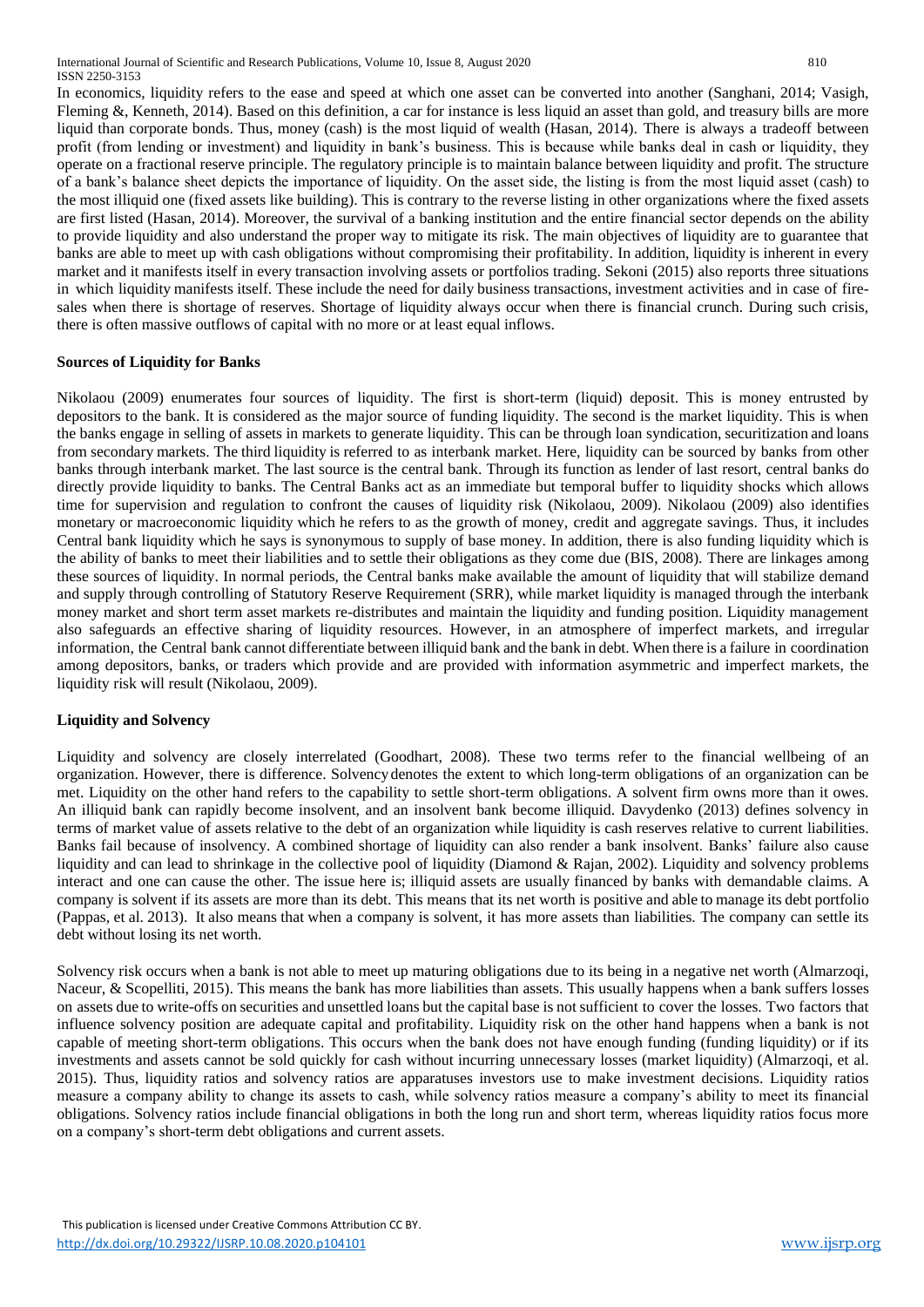## **Liquidity during Global Financial Crisis**

Peeble & Shah (2015) reports that these days, investors are spending a great deal of time on worrying about liquidity risk as against managing interest rates and credit risk. According to the authors, the reason is that liquidity is drying up at the time of financial crisis due to subprime borrowers' inability to pay the banks their mortgages. Similarly, Bank for International Settlement (BIS) also states that liquidity in recent years has become a key focus of international policy debates. This reflects the view that global liquidity and its drivers are of major importance for international financial stability. According to the report, in a world of high capital mobility, global liquidity issue should be approached in a different way. Furthermore, Calvo (2013a) asserts that liquidity and credit shocks have been a central factor in recent crises. He says liquidity consideration explains why a credit boom always precede financial crisis and why capital inflows grow in the run-up of balance-of-payments crises. In support of this argument, Asongu (2013) reveals that liquidity risk management has become increasingly vital in the banking industry especially following the recent financial melt-down and economic down-turn. The author posits that during the crisis, increasing credit concern and feeble market liquidity resulted in a cycle of deteriorating asset market value and deleveraging. The implication of this is that there is more focus on liquidity following the global financial crisis and that the concept of liquidity lies at the heart of commercial banks and the management of its funds. It represents one of the crucial risks in banking industry (Muharam & Kurna 2013).

#### **Liquidity Risk in Banks**

Liquidity risk is complex to define. However, its causes and symptoms can be identified more easily (Sekoni, 2015). He defines liquidity in terms of capital and earnings of an organization not meeting its financial obligations without suffering undesirable losses. There are several definitions of liquidity risk. It arises when an asset cannot be disposed without suffering additional losses (Ali, 2013). The study also defines it in terms of likelihood of illiquid positions. Thus, according to him, liquidity is inversely related to liquidity risk. This means when liquidity risk is high, there is tendency for illiquidity. Similarly, Hasan (2014) defines liquidity as the possibility of loss due to a temporary inability to meet an obligation because of shortage of cash.

#### **Causes and Sources of Liquidity Risk**

Kumar (2008), identifies the following causes of liquidity risk to include sudden or unexpected large deposit withdrawals and credit disbursement. It also includes a situation when contingent obligations become due unexpectedly. According to the study, other events that cause counterparties to avoid trading or lending to the bank can also result into liquidity risk. Also, when the sectors which the banks depend on suffer loss of liquidity, this can lead to liquidity risk of the bank itself. In addition, Mohammad and Shahwan (2013) also explain that limited accessibility of Shari'ah- compliant money and inter-bank markets are major sources of liquidity risk of Islamic banks. The financial instruments are not adequately developed to allow Islamic banks raise funds when required. The available financial instruments in conventional banks are interest based. The rule that available Islamic products like *Murabahah* and *Bay' al- Salam* can only be traded at par value is also responsible for lack of liquidity in Islamic banks. Another significant cause of liquidity risk identified by Mohammad and Shahwan (2013) is the conflicting interpretations of Shari'ah teachings on some of the Islamic products. For instance, while *bay'al-dayn* (sale of debt) is acceptable in Tanzani, it is not allowed in other regions. Furthermore, public banks in Tanzania are smaller in number in most of the countries and they depend mostly on demand deposits which can be withdrawn at any time. This again poseliquidity risk to the banks. Thus, if liquidity risk is not maintained properly, there is a threat to banks of becoming insolvent or subjected to bad publicity and reputational damage. Liquidity risk has compound effect on other risks, hence it is more important to manage it effectively.

Many studies have been conducted on the determinants of liquidity risk in banks. For instance, Sulaiman, et al. (2013) report that macroeconomic variables influence the behavior of Islamic banks in managing liquidity risk. According to the authors, variable Gross Domestic Product (GDP) are significant and directly proportional to liquidity. In addition, there are also bank specific factors influencing risk management. For instance, Ahmed, et al. (2011) while using liquidity risk as a dependent variable assert that leverages, tangibility and age are important determinants of liquidity risk in Islamic banks. The authors claim that variable size and profitability are not powerful explanatory variables to define the liquidity risk of Islamic banks in Pakistan. On the other hand, Htay, Adnan, AiRashid, and Meera (2011) examine the impact of corporate governance on the risk of banks and conclude that separate board leadership structure, higher proportion of independent directors, smaller board size, lower director ownership, higher institutional and block ownership seem to have lower impact on risk in Islamic banks.

Similarly, Muharam and Kurna (2013) investigate the influence of capital adequacy ratio (CAR), profitability ratios, return on assets(ROA), return on equity (ROE), Net Interest Margin (NIM), liquidity gaps (LG) and risky liquidity assets (RLA) on liquidity risk in banking industry. The authors point out that there is a negative and significant influence of CAR and ROE on conventional banks, while ROA and RLA have positive and insignificant effect. They also submit that while NIM, ROA and ROE have positive and significant effect on liquidity risk in Islamic banks, the LG and RLA have insignificant effect. Furthermore, they reveal that LG have positive and significant effect in conventional banks while the effect of NIM is negative and insignificant at 5percent. CAR is also negative and insignificant in Islamic banks. The study and result is like what was reported earlier by Kurna (2012). In his study of determinants of liquidity of commercial banks in Hungary, Vodova (2013) submits that capital adequacy ratio and profitability are positively related to liquidity while size of the bank and monetary policy on interest are negatively related. He says that the relationship between gross domestic products (GDP) and liquidity is ambiguous. According to him, bank liquidity decreases with the size of bank. This means that big banks rely on the interbank market or on the liquidity assistance of the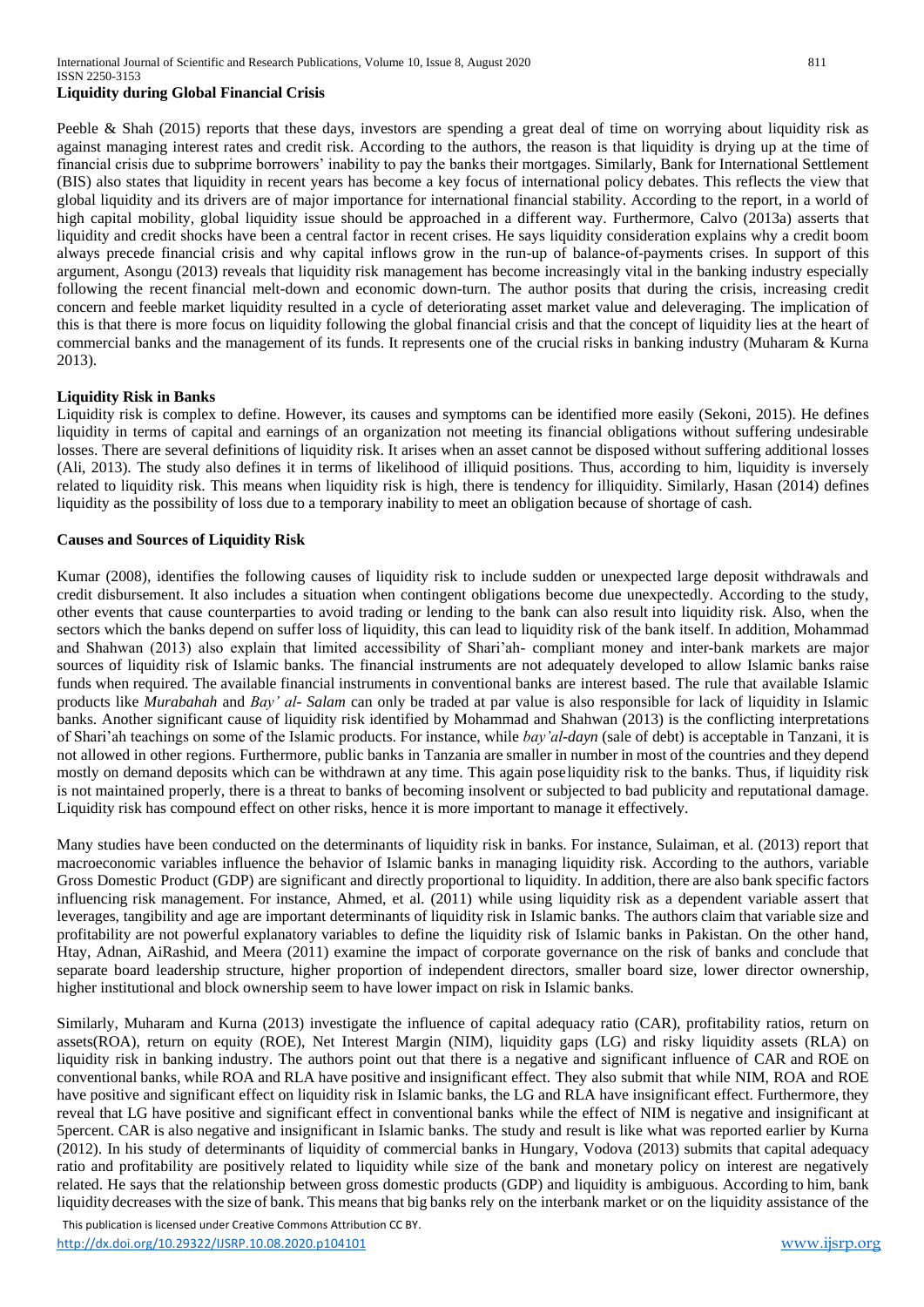International Journal of Scientific and Research Publications, Volume 10, Issue 8, August 2020 812 ISSN 2250-3153

Lender of Last Resort while small and medium sized banks hold buffer of liquid assets. This supports the hypothesis of ''too big to fail'' (Kaufman, 2013). The author maintains that during financial crisis, profitability of many banks declined substantially and liquidity remains almost unchanged or declined slightly. This is also in line with the submission of Bonfim & Kim (2012) that the regulation of Systematically Important Financial Institutions (SIFIs), the so called 'too big, too systematic or too interconnected to fail' may play an important role in mitigating the specific component of liquidity risk.

Furthermore, Bonfim and Kim (2012) while looking for evidence of herding behaviors among banks with emphasis on the period preceding the global financial crisis reveal that interbank ratio, measured as the ratio between interbank assets and interbank liabilities may also be an important input in assessing liquidity risk. They also suggest that the ratio between credit granted and deposits taken from customers provides a broad structural characterization of banks' main funding risks. Similarly, while analyzing the determinants of bank liquidity risk within the context of Euro area, Cucinelli (2013) posits that assets quality impacts only on the measure of short- term liquidity risk. He says banks that specializes on lending activity are more vulnerable to funding structure. Moreover, Siaw (2013) examines the determinants of liquidity risk of Ghana banks and how it affects their profitability. Using an unbalanced data set of 22 banks over a period of ten years (2002-2011), he employed random effects Generalized Least Square (GLS) regression based on Hausman test to estimate the determinants of bank liquidity risk. His result shows that bank size, Non-Deposit Dependence (NDD) and inflation have significant positive relationship with liquidity risk. He contends that while ownership structure does not affect liquidity risk significantly, ROA and ROE show significant correlation with liquidity risk.

Recently, Mehmed (2014) examines the extent to which banks in Bosnia and Herzegovina are exposed to liquidity risk. He argues that the most important determinants of liquidity in the banking sector vary, depends on the definition of liquidity risk. The author defines liquidity risk using two parameters. L1 Risk he defines as liquid assets to total assets while L2 Risk is liquid assets to customer deposits and short-term funding. Using GDP, Capital Adequacy and Return on Equity (ROE) as independent variables, he concludes that most of the determinants have influence on liquidity risk of banks in the country. More recently, Jedidia and Hamza (2015) investigate the determinants of Islamic Banks liquidity using a panel of 60 Islamic banks in Middle East and North Africa (MENA) and Southeastern Asian countries. They observe that profitability of bank indicator (like ROA) positively affects the exposure to liquidity shortage. They also contend that CAR and the ratio of bank's investment have statistically significant negative relationship with the liquidity risk measure. In line with previous researchers, they agree that bank size does not matter probably because small and large Islamic banks have difficulties in managing their liquidity risk. However, their position that GDP has negative but irrelevant association with liquidity risk is contentious. The above discussion suggests that various authors have identified different determinants of liquidity risks. While some of these determinants like ROA and bank size have been commonly identified by many authors, other determinants have not been thoroughly discussed. Yet, there seems to be conflicting results in the relationship of some factors to liquidity risk. The conflict could be because of the period and country of study. Besides, many determinants including profitability, regulation and supervision, capitalization and inflation have not been adequately researched. This creates opportunity for further research in this area.

# **References**

Ahmed, N., Ahmed, Z., & Naqvi, I. H. (2011). Liquidity risk and Islamic banks: Evidence from Pakistan. *International Journal in Business. 1*(9), 99-102.

Al-Ali, H., & Naysary, B. (2014). Risk management practices in Islamic banks in Kuwait. *American Research Institute for Policy Development*.

Ali, S. S. (2007). Financial distress and bank failure: Lesson from closure of Ihlas Finance in Turkey. *Islamic Economic Studies*.

Ali, S. S. (2013). State of liquidity management in Islamic finanacial institutions. *Islamic Economic Studies, 21*(1), 63-98.

Allen, F., & Santomero, A. M. (1997). The theory of financial intermediation. *Journal of Banking and Finance, 21*(11), 1461- 1485.

Alman, M., & Oehler, A. (2010). Liquidity transformation factors of Islamic Banks- An empirical analysis.

Almarzoqi, R., Naceur, S. B., & Scopelliti, A. D. (2015). *How does bank competition affect solvency, liquidity and credit risk? Evidence from the MENA countries.* IMF Working Paper.

Anam, S., Hassan, S. B., Huda, H. A., Uddin, A., & Hossain, M. (2012). Liquidity risk management: A comparative study between conventional and Islamic banks of Bangladesh.

Askari, H., Iqbal, Z., Krichene, N., & Mirakhor, A. (2012). *Risk sharing in finance: the Islamic finance alternative.*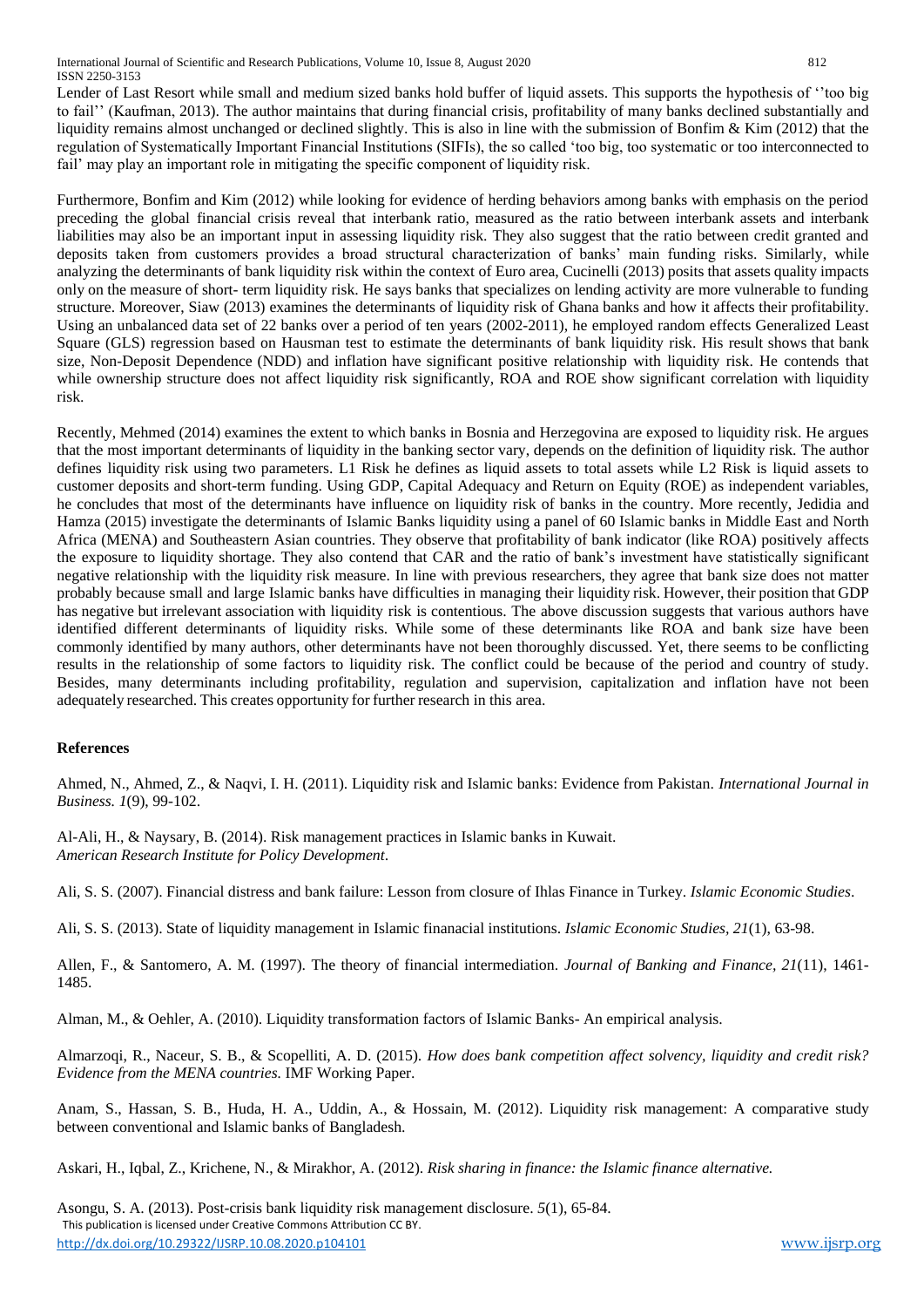Athukorala, P., & Warr, P. (2002). Vulnerabilityto a currency crisis: lesson from the Asian experience. *The World Economy,* 

*25*(1), pp. 33-57.

BIS ( Bank fo International Settlement). (2008). BIS (Bank for International Settlement). (2015).

Bonfim, D., & and Kim, M. (2012). Liquidity risk in banking: is there herding?

Bourakba, C. (2015). *Islamic banks and maturity mismatch exposure: evidence from the GCC region.* Retrieved February 10, 2016, from swfa2015.uno.edu/G\_Islamic\_Finance\_III/paper\_147

Calvo, G. (2013a). Puzzling over the anatomy of crises: liquidity and the veil of finance. *Monetary and Economic Studies, 31*, 39-64.

Calvo, G. (2013b). The liquidity approach and the price theory of money. disentangling the mysteries of financial crises.

Campbel, T., & Kracaw, W. (1980). Information production, market signalling and the theory of financial intermediation. *The Journal of Finance, 35*(4), 863-882

COMCEC. (2015). *Financial outlook of the OIC member.* Standing Committee for Economic and Commercial Cooperation of the Organization of Islamic Cooperation (COMCEC).

Cucinelli, D. (2013). The determinants of bank liquidity risk within the context of Euro area. *Interdisciplinary Journal of Research in Business, 2*(10), 51-64.

Davydenko, S. A. (2013). *Insolvency, illiquidity and the risk of default.* Working Paper. University of Toronto.

Diamond, D. W. (1984). Financial intermediation and delegated monitoring. *The Review of Economic Studies,, 51*(3), 393-414.

Diamond, D. W., & Rajan, R. G. (2002). *Liquidity shortages and banking crises.* Cambridge: National Bureau of Economic Research.

Ebrahim, M. A. (2011). *Risk management in Islamic financial institutions.* University Manchester Business School, MBA Dissertation.

Goodhart, C. (2008). *Liquidity risk management in banque de France.* Banque de France Financial Stability Review, 11, 39-44.

Greuning, H. V., & Iqbal, Z. (2008). *Risk analysis for Islamic banks.* The International Bank for Reconstruction and Development / The World Bank.

Hasan, Z. (2014). *Islamic banking and finance: an integrative approach.* Oxford University Press.

Howladar, K. (2011). *Liquidity and risk consideration for Islamic financial institutions.* Moody's Investors Service.

Htay, S. N., Adnan, M. A., AiRashid, H. M., & Meera, A. K. (2011). *Better corporate governance and risk in dual banking environment: evidence from Malaysia Islamic banking and finance issues.* IIUM Press.

Ismal, R. (2010). The management of liquidity in Islamic banks: the case of Indonesia. Durham theses, Durham University. Available at Durham E-Theses Online:. Retrieved 11 3, 2015, fr[om http://etheses.dur.ac.uk/550/](http://etheses.dur.ac.uk/550/)

Jedidia, K. B., & Hamzah, H. (2015). Determinants of liquidity risk in Islamic banks: a panel study. *EJBM-Special Issue: Islamic Management and Business*.

Jeroen, P. T. (2015). *Risk management in Islamic banking.* Bank Islam Bnd, Malaysia.

Kammer, A., Norat, M., Pinon, M., Prasad, A., Zeidane, Z., & Towe, C. (2015). *Islamic finance: opportunities, challenges, and*